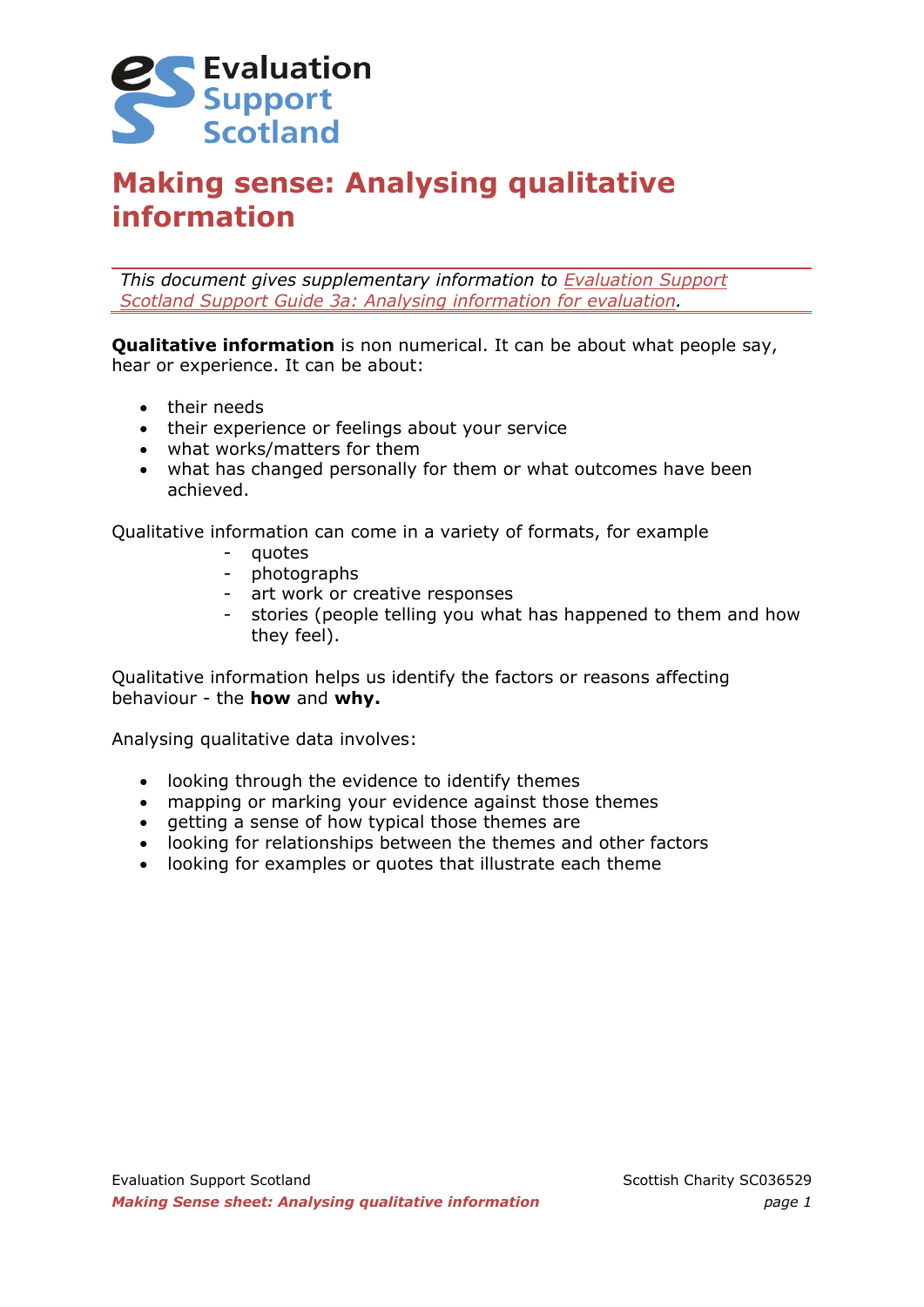

### **Example**

Jane, a cookery class organiser wanted to explore what is important to attendees so she noted down comments made by attendees during the class. See below:



Jane might analyse the comments as follows:

- a) **Identify themes**: Jane's themes are: 'more dishes', 'confidence' 'healthier' and 'impact on family and friends'.
- b) **Map or mark your evidence against those themes**: The example on the left has evidence for all four themes.
- c) **Count the number of comments for each theme:** For example, Jane had comments that showed most participants were pleased with being able to cook more dishes with confidence – 5 people were pleased that family and friends were benefiting from healthier meals.
- d) **Look for relationships between different parts of the data:** For example, they found that those with children were more likely to be happy about the family benefiting.
- e) **Look for useful quotes that illustrate your outcomes well**: For example, a good quote for the impact on the whole family was '*me and the whole family are losing inches*'.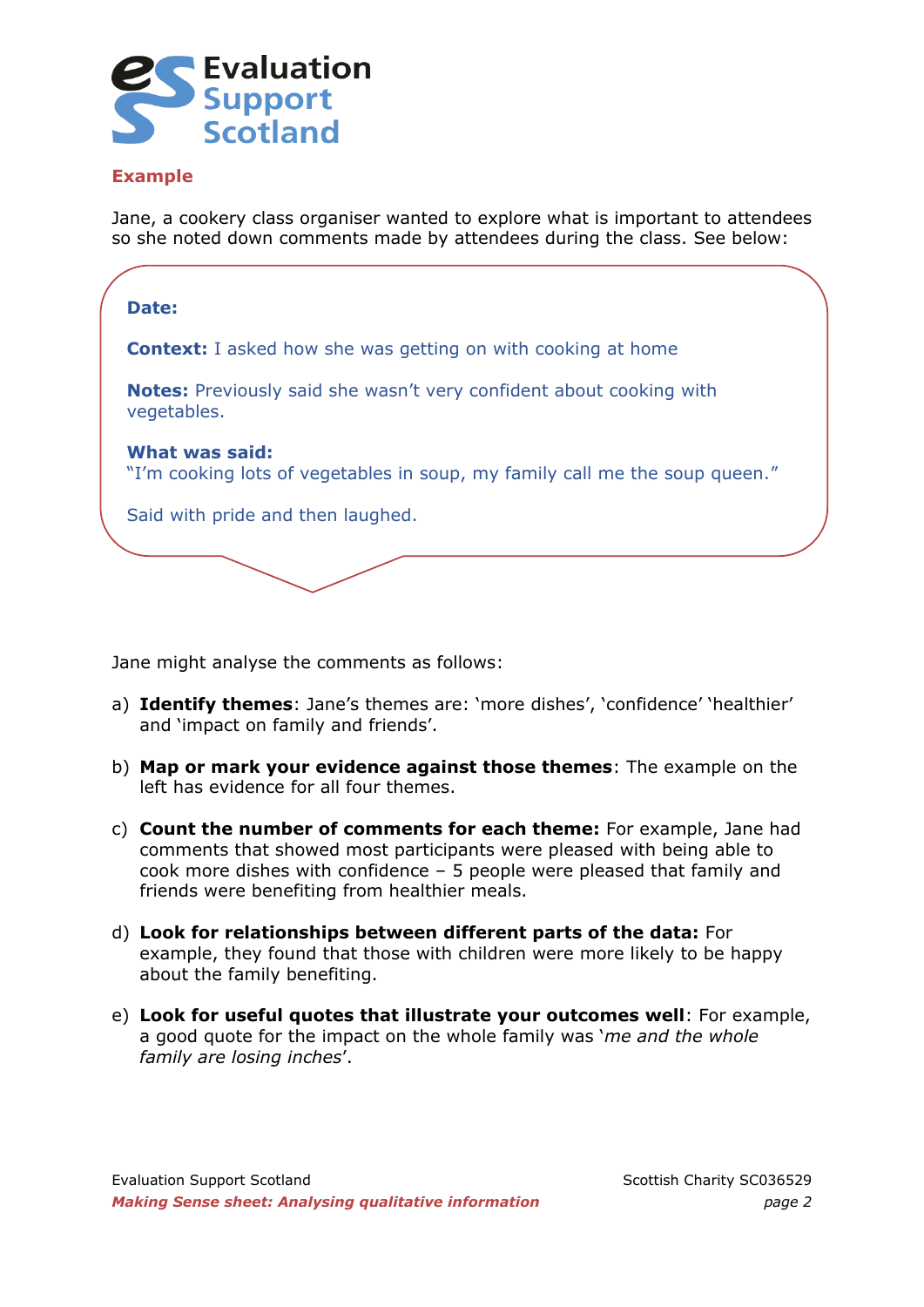

#### **Ways of mapping your evidence**

There are lots of ways to map or group information. The method you use depends upon the amount of data you have and the range of responses.

**Post It ® notes** – Put comments on separate Post It<sup>®</sup> notes and group them into different themes. If a comment fits under more than one theme, duplicate it.

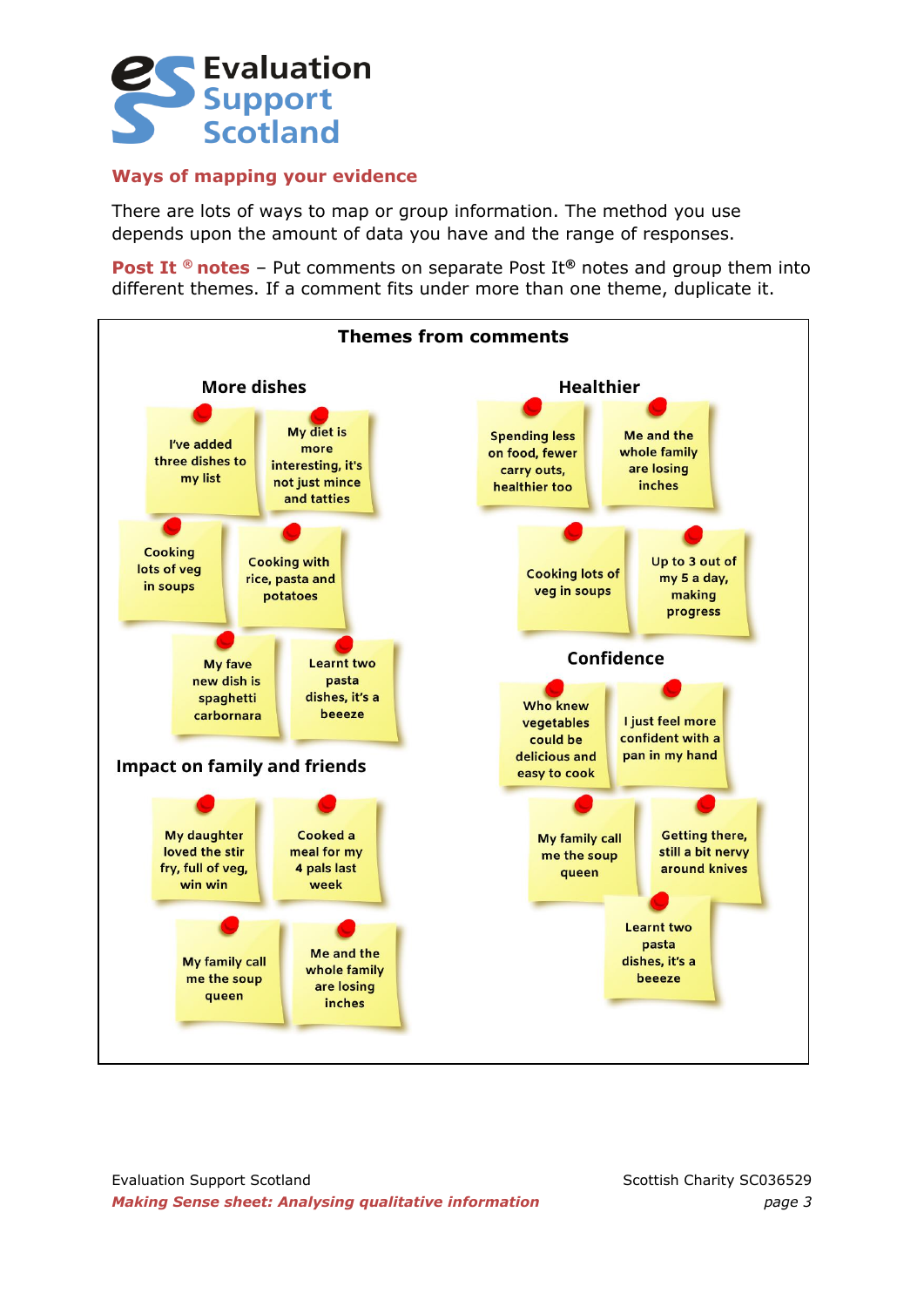## **Evaluation Support Scotland**

**Highlighter pens** – Use a different colour for each theme or grouping.

### **Example**

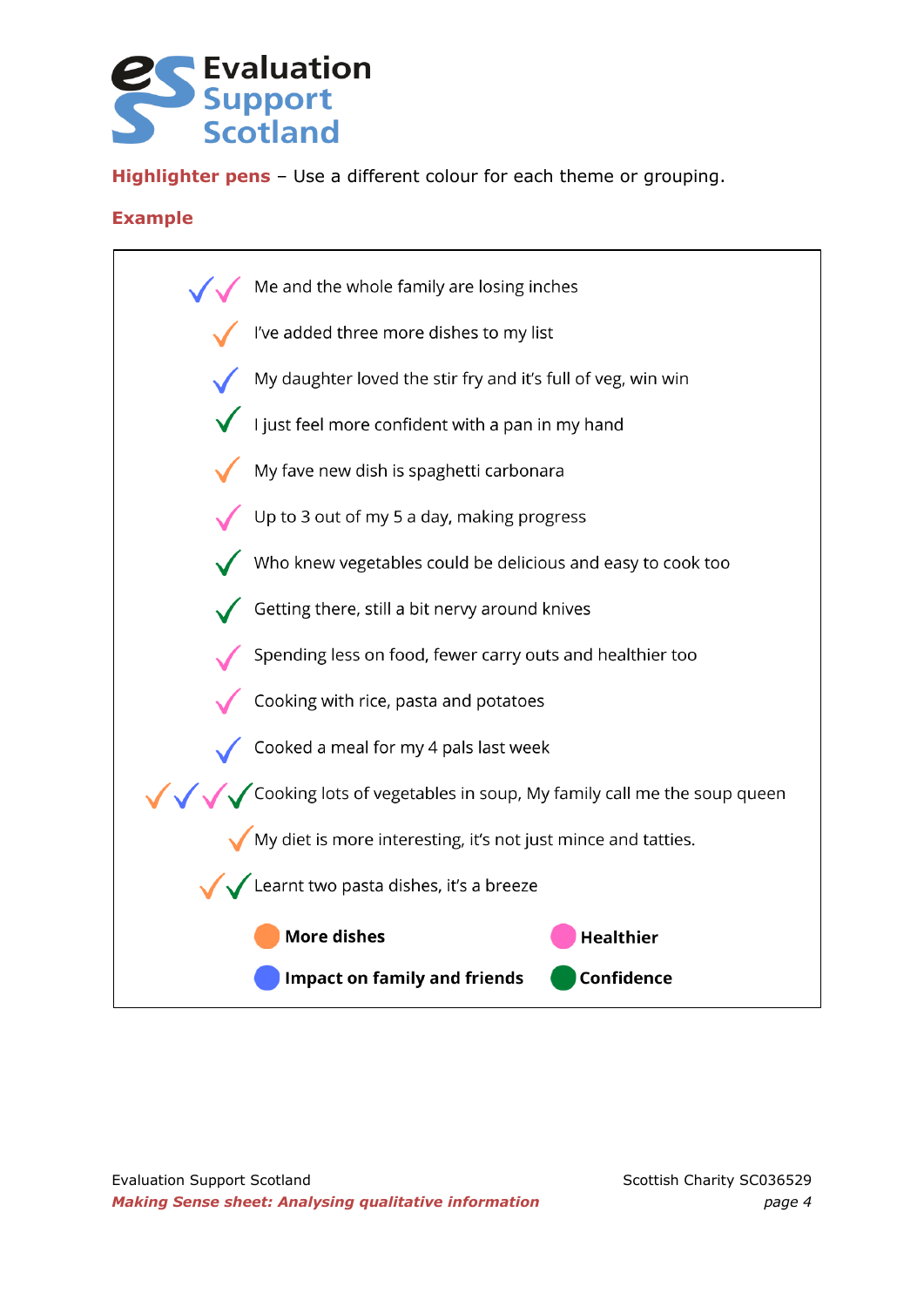

**Grid** – Mark comments against particular themes or outcomes.

| <b>Name</b> | Comment                                                                | More<br>dishe<br>S | Healthier | Confidence | Impact on<br>family and<br>friends |
|-------------|------------------------------------------------------------------------|--------------------|-----------|------------|------------------------------------|
| Carly       | "Cooking lots of yeg in<br>soups, my family call me<br>the soup queen" |                    | x         | X          | X                                  |
| Peter       | "Me and the whole<br>family are losing inches"                         |                    | X         |            | x                                  |
| Jane        | "I've added three dishes<br>to my list"                                | $\mathbf x$        |           |            |                                    |

You could create a table like this in a computer programme like Excel or Access. This can be helpful because you can use formulas to count numbers and to filter by headings.

### **Tips**

- Ideally you want a sense of the situation for people at the start of your work with them (baseline) so you can identify what's different now. If that's not possible, look for evidence that people have done more or less of what you hoped they would. Your indicators should tell you what specific differences you expected to see.
- Take a sample. You don't have to analyse every session, body map or observation if you can get enough learning from a sample of participants.
- Get a second opinion to check that your conclusions make sense. Involve other workers, volunteers or even service users to check your groups and themes.
- If you have evaluation information in an electronic format, you can search and find keywords automatically. However, this will only help if people use the keywords! Service users may use slang, local terms and metaphors to describe things.
- Use word clouds<sup>1</sup> as a way of starting to identify themes from the words that people commonly use. Be aware that people may use different phrases for the same thing, for example people may refer to 'excellent support', 'great help' or 'fabulous guidance'. The word support might be linked to both negative and positive feedback. So word clouds are only a starting point.
- Keep a track of your analysis process, in case someone asks how you reached your conclusions or wants more detail. You might include a brief description of the process in your report, so that the reader is clear how you came to your conclusions.

<sup>1</sup> Word clouds (also known as text clouds or tag clouds, are visual presentations of the words used in. The more a specific word appears in a source of textual data (such as a speech, blog post, or database), the bigger and bolder it appears in the word cloud.